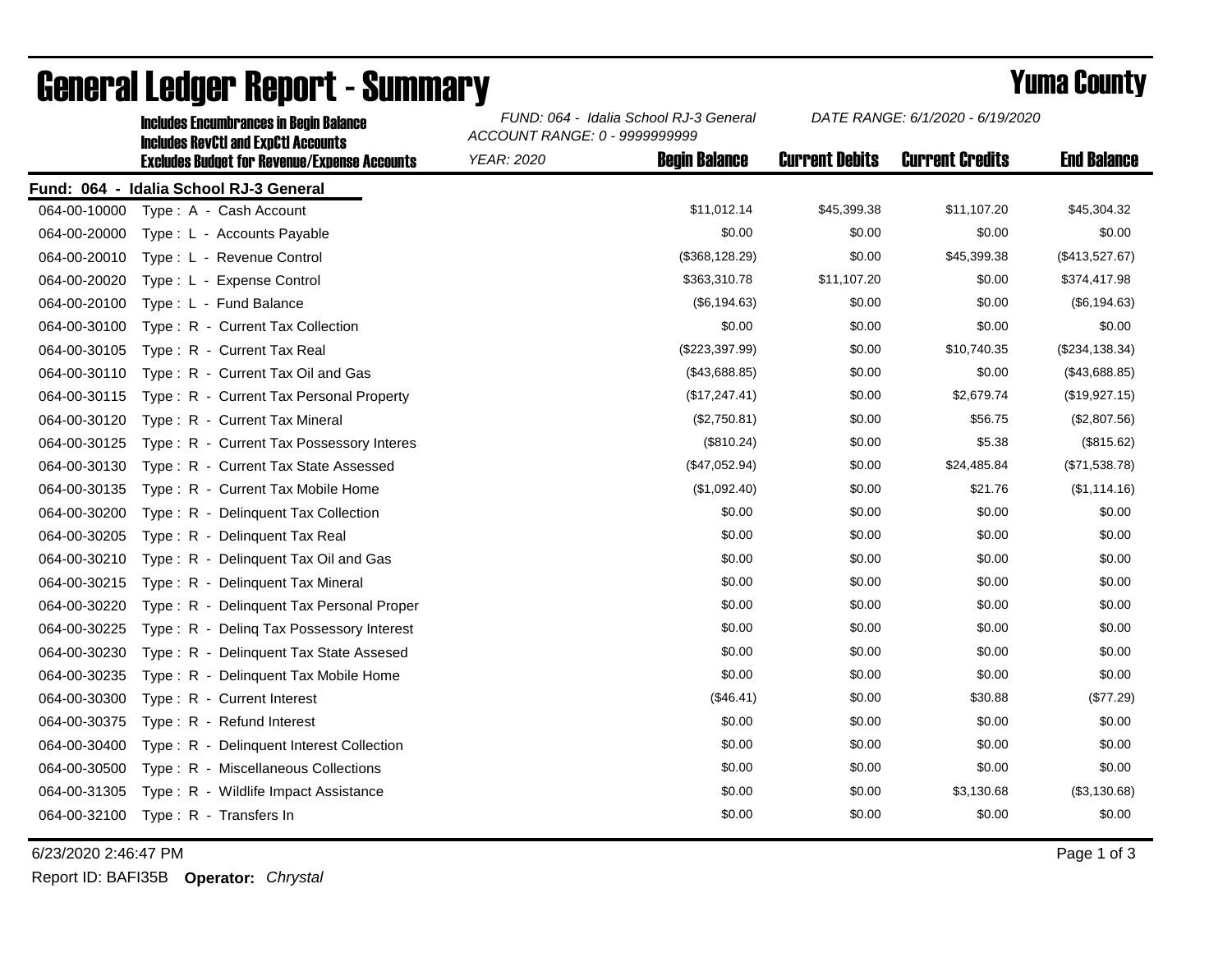| UGIIGI AI LGUYGI HGPUI L´UUIIIIIIAI Y |                                                                                             |                                        |                                                                         |                             |                                  | i umu vvun t          |             |                                  |                    |
|---------------------------------------|---------------------------------------------------------------------------------------------|----------------------------------------|-------------------------------------------------------------------------|-----------------------------|----------------------------------|-----------------------|-------------|----------------------------------|--------------------|
|                                       | <b>Includes Encumbrances in Begin Balance</b><br><b>Includes RevCtI and ExpCtI Accounts</b> |                                        | FUND: 064 - Idalia School RJ-3 General<br>ACCOUNT RANGE: 0 - 9999999999 |                             | DATE RANGE: 6/1/2020 - 6/19/2020 |                       |             |                                  |                    |
|                                       | <b>Excludes Budget for Revenue/Expense Accounts</b>                                         |                                        | <b>YEAR: 2020</b>                                                       |                             | <b>Begin Balance</b>             | <b>Current Debits</b> |             | <b>Current Credits</b>           | <b>End Balance</b> |
|                                       | Fund: 064 - Idalia School RJ-3 General                                                      |                                        |                                                                         |                             |                                  |                       |             |                                  |                    |
| 064-00-33000                          | Type: R - Auto Tax B Collection                                                             |                                        |                                                                         |                             | (\$23,858.37)                    |                       | \$0.00      | \$4,248,00                       | (\$28,106.37)      |
| 064-00-33100                          | Type: R - Auto Tax A & F Collection                                                         |                                        |                                                                         |                             | (\$8,182.87)                     |                       | \$0.00      | \$0.00                           | (\$8,182.87)       |
| 064-00-49100                          | Type: X - Treasurer Fees                                                                    |                                        |                                                                         |                             | \$840.21                         |                       | \$95.06     | \$0.00                           | \$935.27           |
| 064-00-49500                          | Type: X - Checks Written / ACH Transfer                                                     |                                        |                                                                         |                             | \$362,470.57                     |                       | \$11.012.14 | \$0.00                           | \$373,482.71       |
|                                       |                                                                                             | Fund: 064 - Idalia School RJ-3 General |                                                                         | Totals :                    | (\$4,817.51)                     |                       | \$67.613.78 | \$101.905.96                     | (\$39,109.69)      |
|                                       |                                                                                             | <b>Total Fund Revenues:</b>            | \$45,399,38                                                             | <b>Total Fund Expenses:</b> |                                  | \$11,107.20           |             | <b>Net Revenue Over Expense:</b> | \$34,292.18        |

## General Ledger Report - Summary Yuma County